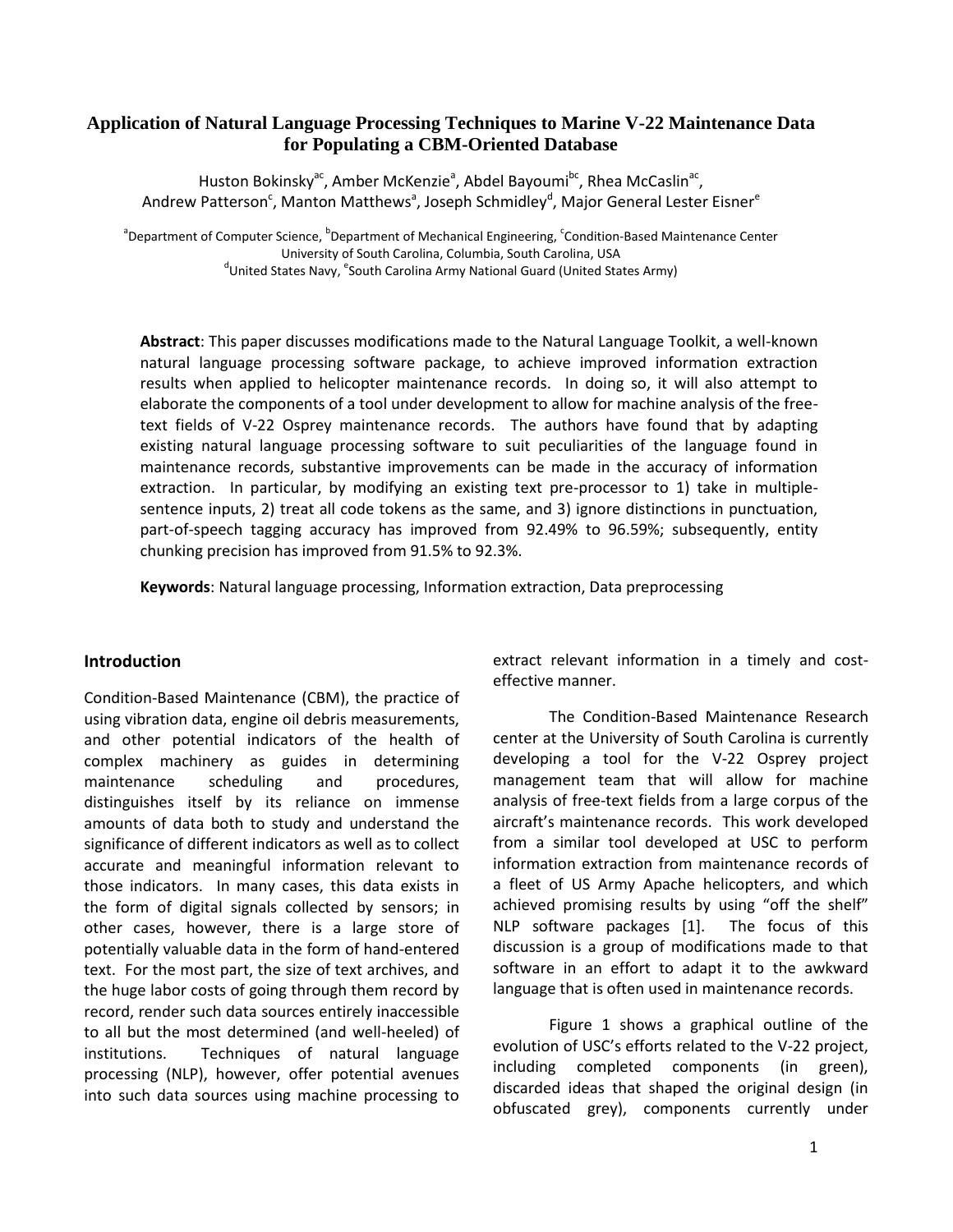development (in blue), and ideas for where the project might head in the future. The remainder of this paper will follow a similar outline: it looks first at the reasons for which textual analysis of maintenance records is a project worth pursuing for the V-22 project managers; it then gives an overview of the data and its characteristics that complicate normal NLP techniques; it then presents USC's current information extraction tool in its component stages – text pre-processor, part-of-speech tagger, and entity chunker – in the context of what modifications have been made to the tool and what results these have returned; finally, it concludes with a brief overview of where USC sees the project going in the immediate future.

## **Motivation for Examining Text Data**

On a general level, maintenance records contain maintainers' observations of problems as they occur on an aircraft, symptoms associated with these problems, actions taken to correct the problems, and (sometimes) the degree of success of these actions; they also contain observations from when there are no problems reported, such as their notes made during a regular inspection. Relative to other sources and types of information able to be tapped for CBM research, this information is unique in nature, not only because it comes from a human source, but also because in many cases it is not channeled through a specific medium, measuring a specific indicator, drawn at a specific time. That is, a maintainer is able to record whatever draws his or her attention and seems, by his/her judgment, to be relevant. The information in maintenance records, then, has the potential to add a dimension to CBM data that digital sensor data cannot.

Used by itself or in conjunction with sensor data, maintenance record information can be exploited to draw strong connections between what is observable to the human eye and what is



# V-22 Roadmap

Figure 1: Proposed context of NLP Tools and results.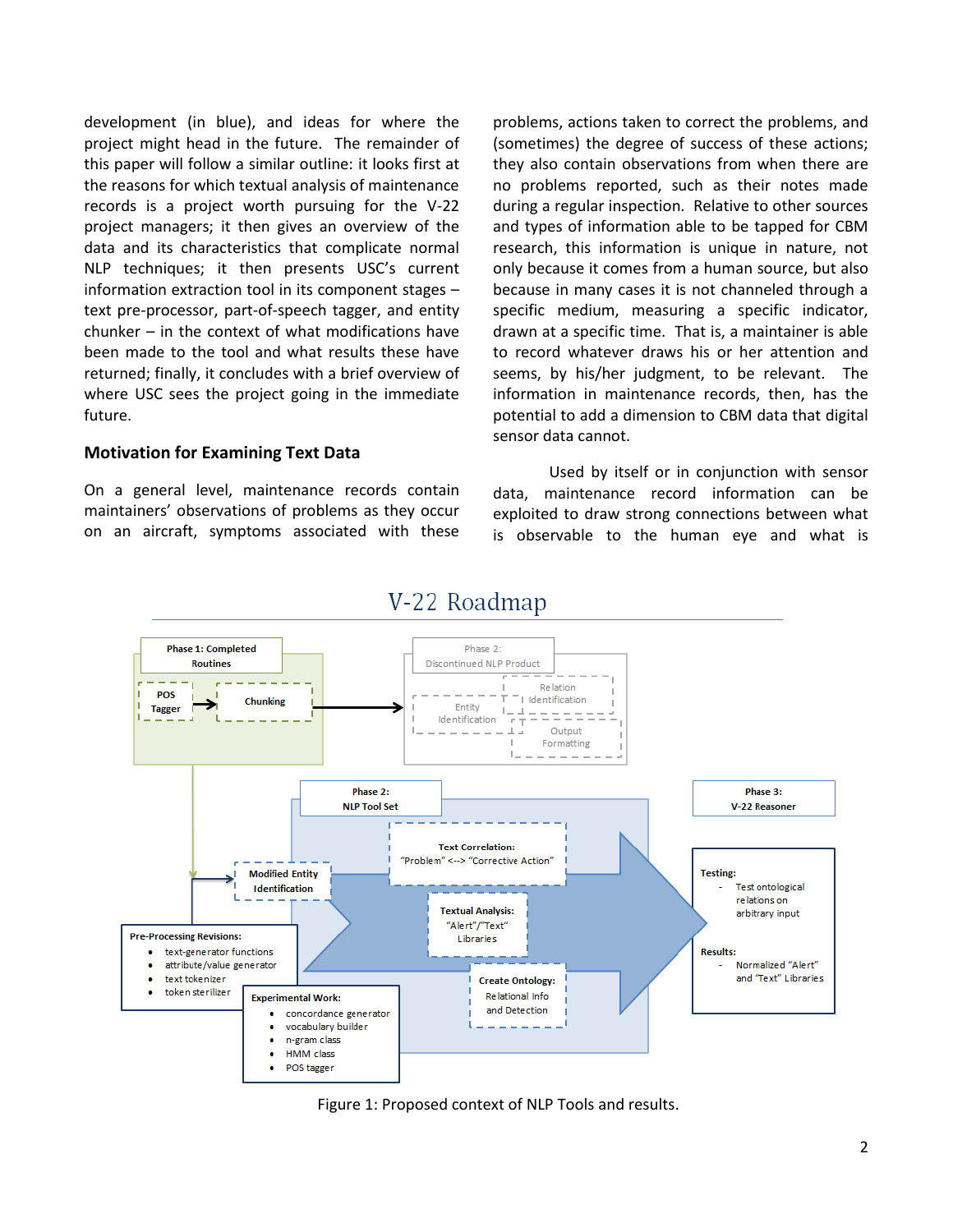happening in the interior of an aircraft. From there, it can be used to identify patterns involving problems and maintenance actions, or help to augment troubleshooting techniques and guidelines available to the maintainers. Furthermore, the algorithms that process sensor data can be refined given the perspective of the maintainers. Nonetheless, all of these potential applications of this important source of information are contingent upon the ability to organize and store the information as data in electronic format, and to query it easily and reliably by machine.

Information extraction (IE) is a subset of NLP techniques developed to isolate meaningful data pieces from unstructured text sources. By far the majority of information extraction research has been done on standard English texts, such as news articles or literary texts. What work has been done on shorthand-style language has focused on medical records [2-5]. There has been very little research done in the domain of maintenance records. Thus, for the most part, the task of rendering free-text maintenance record entries into machine-utilizable CBM data remains undone.

### **Raw Data and the Task at Hand**

The data that serve as the basis of this discussion are XML exports of past Maintenance Action Form (MAF) records extracted from the Decision Knowledge Programming for Logistics Analysis and Technical Evaluation (DECKPLATE) system, the NAVAIR data warehouse for aircraft maintenance, flight, and usage data. Every time a maintainer does work on an aircraft, whether it be for repair or for inspection, this action must be documented with a complete MAF. There is considerable data in these MAFs that is in structured form (either selected from drop-down lists or, more likely, entered automatically by the information system). Structured data presents no complications for machine processing, since it is all regular in form and content. Yet a MAF also contains two fields for the maintainer to note down 1) the problem encountered and 2) the action taken to fix the problem, in unstructured text. The field for the problem description is labelled "descrepnarr;" the field for the corrective action description "corract."

USC's data is 82 XML files, each representing anywhere from two weeks' to two months' worth of MAF records. The total number of records in these files is 414,893, of which 385,680, or %92.96 of the total records, contain corract and descrepnarr fields. Since this project is concerned with the corract fields specifically, this paper will pay more attention to these.

With respect to MAF records, the intent of the V-22 team is to be able to match a corrective action recorded in a record with a corrective action recommended in the electronic maintenance manual in order to determine to what extent the work actually being done on an aircraft aligns with what is called for in the maintenance documentation. The work of correlating one piece of text to another can be quite complex. It should come as no surprise that the technique of simply matching strings<sup>1</sup> will yield very unsatisfactory results  $-$  rare are the occasions when the same meaning is expressed in exactly the same combination of words! A more promising approach is IE, which identifies meaningful sequences of tokens, then determines a linguistic relationship between them. By comparing, for example, a noun phrase and verb phrase from one string to a noun phrase and verb phrase from another string, the working hypothesis is that there is a better likelihood of drawing a positive and accurate correlation between the two. From the beginning, USC's project with maintenance records has been geared toward IE.

The tools used have been primarily from the Natural Language Toolkit (NLTK) package, an opensource set of software freely available for download and study. The NLTK is written in Python, a programming language that lends itself well to text processing because of the built-in ease of handling words as entities that it provides; a Python

**.** 

<sup>&</sup>lt;sup>1</sup> A bit on terminology: a *character* is any letter, space, punctuation mark, etc. that can be individuated as a basic linguistic symbol. A *string* is a series of characters taken together as a grouping: strings can be anything from single letters, to words, to sentences, to multiple paragraphs. A *token* is the building block of a sentence; usually, 'token' is synonymous with 'word,' but there are many possible exceptions to this rule.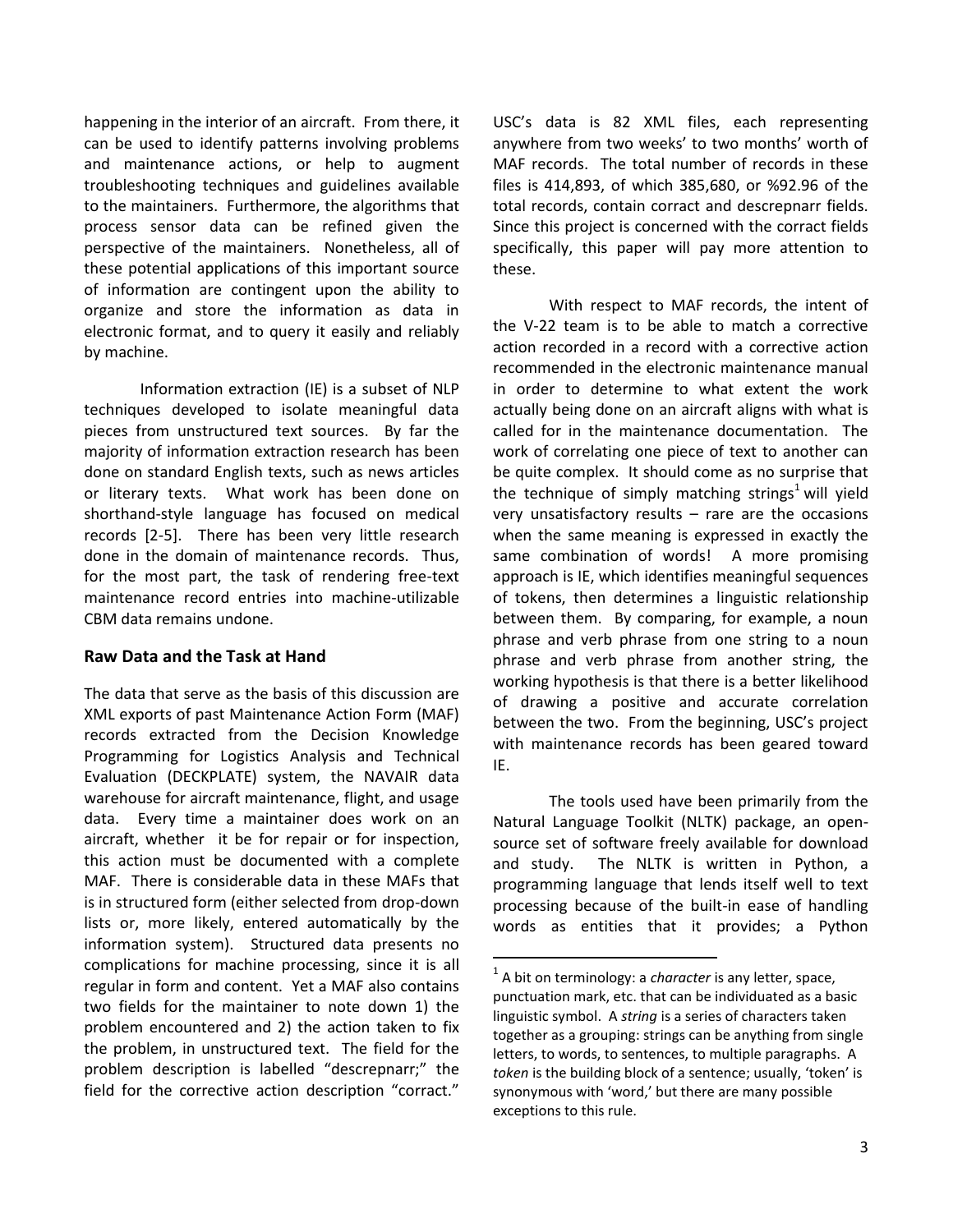programmer can more naturally issue instructions to the computer to view textual data in much the same way that a human reader views it, circumventing many of the contortions needed for processing text data in a language such as C.

At the outset, USC's objective was to remain domain-independent; that is, to develop a tool that could be applied to any sort of input data – not specifically maintenance record data. Thus, every effort was made not to alter any of the original NLTK tools to suit maintenance texts specifically. However, there are substantial differences in the nature of the language used in maintenance records and the language for which the NLTK tools were written. An exact characterization of the vocabulary and style in which a corract string is composed is elusive; hence so is a comprehensive set of rules for parsing and interpreting any given string. In maintenance record data, 1) critical words are often abbreviated or misspelled, eg. "PLOACES" or "PRGB;" 2) non-critical words are often omitted, and words run together, eg. "CONSUMABLESRECIEVED;" 3) confusing lexica that thwart the use of standard English dictionaries for parsing, eg. "TROUBLESHOT L ABCV FADEC A TO BAD VALVE IAW IETMS 7325;" 4) frequently abbreviated words and use of acronyms, eg. "R L/H NLG TIRE ASSY. IAW SSS 3240 ATAF APAF AREA FOD FREE;" 5) a great deal of inconsistency in the use of abbreviations and acronyms, eg. "LEFT HAND," "LEFTHAND," "LEFT," "L/H," "LH," and "L" are all used interchangeably from one record to another. The NLTK (as well as all other readily-available language processing tools) is written to handle standard, edited, grammatically-correct English input. Consequently, the results of running some NLTK tools on the V-22 data are not as good as they would be when applied to standard English texts -- a number of the difficulties encountered during USC's initial work were related not to the difficulty of applying NLTK's toolset, but rather to the incompatibility of this toolset and the data at hand.

### **Text Pre-Processor**

Presented with a text file, a computer only sees a single string of characters, including spaces and newline characters. A pre-requisite step of IE is to break this single string into segments that can be processed individually, in a fashion similar to the way in which a human reader would. Hence, preprocessing is the conversion of a collection of digital characters into a series of items that can be processed as language. Most of pre-processing is the individuation of words and punctuation called 'tokenizing,' though there are other features that can be added to a pre-processor.

The native NLTK tokenizer takes as input a single sentence, which it first splits around white space. Next, each resulting token is subjected to further processing. Any tokens are broken around punctuation marks, excepting periods which, since the tokenizer is only accepting single sentences, are all assumed to have significance as abbreviation points or decimal points. Also excepted is the '/' symbol to allow for occurrences such as 'w/in.' Significantly, contractions such as "won't," "pilot's," or "they'll" are broken around the apostrophe. The tokenizer then returns a list of tokens -- a structure in which each word, punctuation mark, symbol, or contraction piece which was separated from the others is an element by itself.

There are several features of the native NLTK tokenizer that were considered for modification to better fit the V-22 data:

1) The NLTK native tokenizer was made to break up tokens around hyphens; for most English texts this is sensible, since most often an analysis is more concerned with what is"blue" and "green" than with what is "blue-green." In the V-22 maintenance data, though, hyphens frequently occur in the middle of entities that should be processed as individual tokens. These include part codes such as as "901- 060-857-114" and references to outside manuals such as "NA16-30PRQ7-2" or "4270NWA57-01." For example, the native NLTK tokenizer would break "NA13-1-6.1-1" into seven tokens: "NA13," "-," "1," "- ," "6.1," "-," and "1." Consequently, the POS-tagger and named entity chunker (IE steps that follow preprocessing) would have to process seven tokens rather than just one. USC's hypothesis was that changing this standard behavior of the NLTK preprocessor could reduce the number of tokens to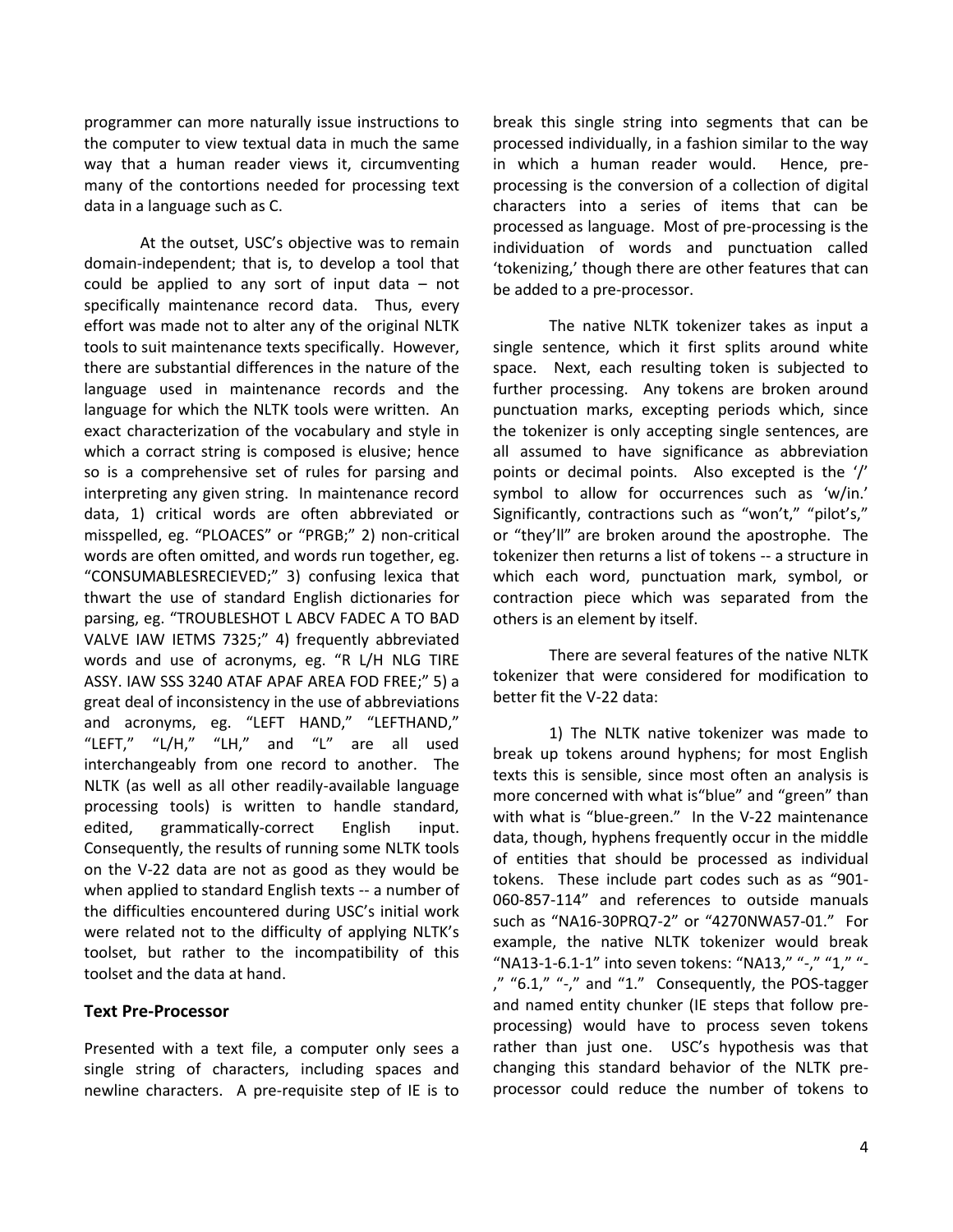process in later steps, reducing the statistical variation in tokens and hence improving IE accuracy.

2) The NLTK tokenizer does not tokenize any arbitrarily large sequence of characters; it only tokenizes one sentence at a time. Thus, before text can be tokenized it must first be broken into individual sentences ("sentence tokenizing" in NLTK's terminology), which NLTK does simply by finding terminating characters such as question marks and exclamation points. Periods present the only significant difficulty in this process, since the same character can also be used to abbreviate a word ("Mr., Mrs."), mark decimal places ("\$10.91"), or construct ellipses ("..."). Each sentence is then fed to the tokenizer and is converted into a series of words and punctuation.

One reason NLTK does this is to preserve the meaning of punctuation. In the natural English for which the NLTK was written, periods, colons, semicolons, and commas all have specific uses and meanings; in maintenance data, however, punctuation is often used interchangeably -- these marks all generally serve to separate one complete idea from another. USC's second hypothesis was that by no longer giving sentence-ending periods a functional role different from that of semicolons, colons, or even commas, statistical variation of input tokens could be further reduced. As an added benefit, the step of sentence tokenizing required by the NLTK tokenizer could be obviated.

3) For standard language processing, every

word has a particular meaning; the perceptible difference between two tokens such as "read" and "lead" is slight (one letter). However, it is a difference that has enormous consequences for the results of information extraction and must at all costs be preserved. On the other hand, in processing maintenance records, there is no semantic difference between two manual references such as "NA16- 30PRQ7-2" and "4270NWA57-01." For the purposes of information extraction, until it comes time to display extracted data items to the user, these can be treated as one and the same without any loss of efficacity. USC's third hypothesis was that by treating any tokens that act like code references as the same token, statistical variation of input tokens could be reduced further.

The ideas behind these three hypotheses were implemented with changes made directly to the NLTK tokenizer code and through the added step of a token "sterilizer." This latter takes in a series of tokens and outputs the same series with any punctuation mark replaced by '<punc>' and any token containing numerals replaced by '<code>'.</code> Sentence-ending periods are the only punctuation mark that were left intact. Periods used inside numeric tokens ("1.23 psi") and as abbreviating marks ("a.c.") were not distinguished from their context. As an example, the string "ED/W IAFC-0044; INCORP OF NACELLE COOLER BLOWER PAN REINFORCEMENT MOD.," after tokenization and sterilization, is shown in Table 1.

Consequent to the evident changes made to

| Original Token | Sterilized Token     |  |
|----------------|----------------------|--|
| ED/W           | ED/W                 |  |
| IAFC-0044      | <code></code>        |  |
|                | $<$ punc $>$         |  |
| <b>INCORP</b>  | <b>INCORP</b>        |  |
| OF             | OF                   |  |
| <b>NACELLE</b> | <b>NACELLE</b>       |  |
| <b>COOLER</b>  | <b>COOLER</b>        |  |
| <b>BLOWER</b>  | <b>BLOWER</b>        |  |
| <b>PAN</b>     | <b>PAN</b>           |  |
| REINFORCEMENT  | <b>REINFORCEMENT</b> |  |
| <b>MOD</b>     | <b>MOD</b>           |  |
| ٠              | ٠                    |  |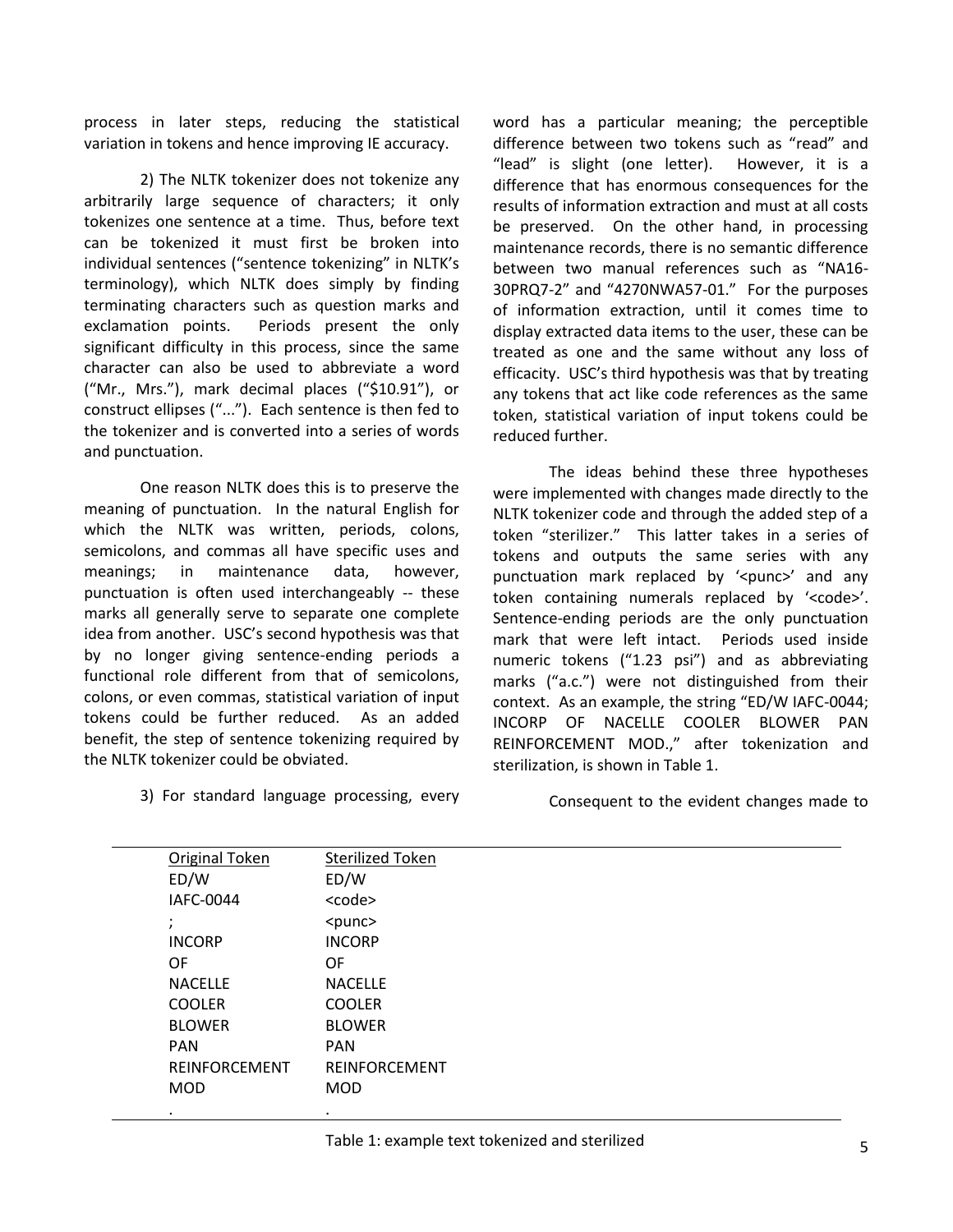the tokens themselves, token sterilization also changes the demographics of the tokens being processed. The *vocabulary* of a collection of text data is the number of distinct tokens encountered; this number can be divided by the total number of tokens to give a measure of the variety of tokens used throughout a collection. The total number of tokens counted in the data's corract strings is 6,327,420. The vocabulary of the corract strings before sterilization is 110,141; after sterilization, this figure becomes 26,240. Thus the variation in tokens as measured by vocabulary / total tokens encountered goes from 0.017407 to 0.004147 -- a reduction by a factor of over 4.

## **Part-of-Speech Tagger**

After the tokens in a record have been individuated comes the task of selecting those of interest in analysis. One possible method would be, for example, to pick out all nouns. However, there are several complexities of English that make computer processing of natural language difficult, and this task in particular inefficient. One such complexity is the way in which a same word can have multiple meanings depending on context. Thus, to identify the word 'pilot' has limited use, since it isn't clear if that instance of 'pilot' occurs as a noun or as a verb, or even an adjective. Part-of-Speech (POS) taggers

can reduce this area of doubt.

While there are a number of tagging algorithms that have been developed, the ones best suited to this context are N-gram tagging algorithms. An N-gram tagger builds a statistical model from hand-tagged training data by examining the tokens that appear before and after a given token and judging the most likely tag based on what token precedes and follows it, as well as what were the parts of speech of the preceding and succeeding tokens. This method is advantageous over some other, more sophisticated methods because very often tokens appear in the test data that were not encountered in the training data; rather than grind to a halt, an N-gram tagger can easily pass responsibility for tagging an unknown token to a more generalizable tagger. Such a series of POS taggers, aligned from more to less refined, can be chained together in a "back-off" system. A higher *n* N-gram tagger has the advantage of bringing more information to its tag decision; however, the scope of what it can recognize and tag with confidence also becomes more limited. A lower *n* N-gram tagger makes less-informed tagging decisions, but it will tag a greater range of vocabulary. At the bottom is a default tagger which tags everything it sees with the same tag. This latter is a last-resort tool to prevent tokens unseen in the training data from going



Figure 2: Flowchart for POS tagger.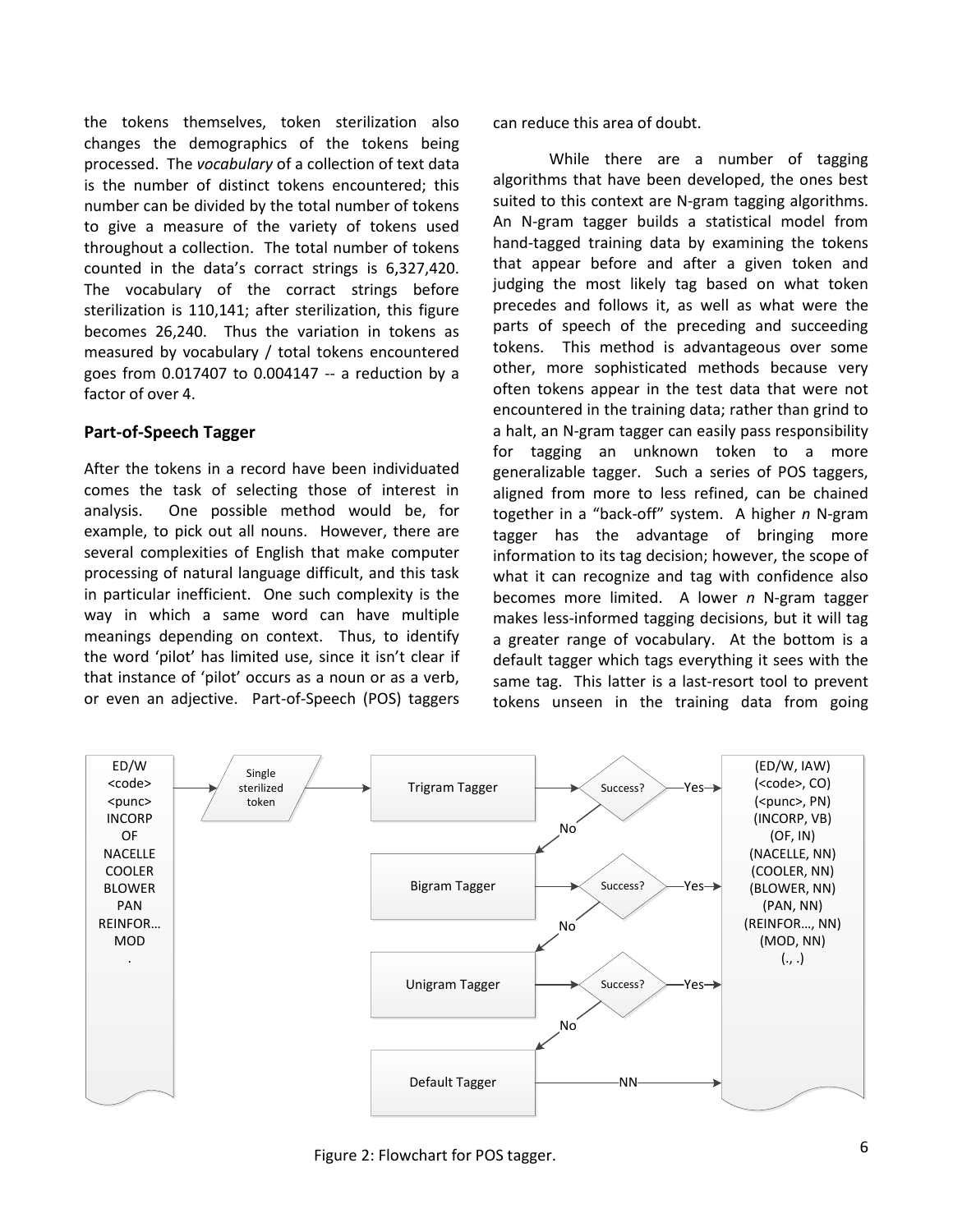| Original Token   | <b>Sterilized Token</b> | POS        |
|------------------|-------------------------|------------|
| ED/W             | ED/W                    | <b>IAW</b> |
| <b>IAFC-0044</b> | <code></code>           | CO         |
| ٠<br>$\lambda$   | $<$ punc $>$            | PN         |
| <b>INCORP</b>    | <b>INCORP</b>           | VB         |
| 0F               | OF                      | IN         |
| <b>NACELLE</b>   | <b>NACELLE</b>          | <b>NN</b>  |
| <b>COOLER</b>    | <b>COOLER</b>           | <b>NN</b>  |
| <b>BLOWER</b>    | <b>BLOWER</b>           | <b>NN</b>  |
| <b>PAN</b>       | <b>PAN</b>              | <b>NN</b>  |
| REINFORCEMENT    | REINFORCEMENT           | <b>NN</b>  |
| <b>MOD</b>       | <b>MOD</b>              | <b>NN</b>  |
| ٠                |                         |            |

 $\overline{a}$ 

Table 2: example text tokenized, sterilized, and POS-tagged

untagged or breaking the system.

USC's implementation chains together four taggers. All tokens to be tagged are first sent to the trigram (3-gram) tagger, which has built a statistical model based on series of three tokens and parts of speech found in the training data. If this tagger is able to issue a tag for the token in question, it does so; otherwise, it backs off to the bigram tagger. Since the bigram tagger's statistical model is less refined than that of the trigram tagger, it is more likely to be able to issue a tag. If not, it can back off to a unigram tagger. If none of the taggers that have built models from the training data are able to tag a token, the token is tagged by a default tagger which simply gives all tokens the same tag. Since most of the words encountered in this maintenance data are nouns, this tagger has been set to issue 'NN' tags.

The set of POS tags used is a modified version of the commonly-used Penn-Treebank tagset. Since entries in maintenance records are typically straightforward grammatically, approximately twenty POS tags from this tagset suffice to tag the data. The following are five example tags from the tagset, what they mean, and what sort of words they tag:

- CD cardinal number ('1,' 'one')
- JJ adjective ('broken')
- NN noun ('nacelle')
- RB adverb ('inside')
- VB verb ('install')

The above example, after being part-ofspeech tagged, is shown in Table 2.

The NLTK has a native POS tagger, which uses a similar system of N-gram taggers placed in a back-off cascade, and which has been trained on a hand-tagged corpus of texts known as the Brown corpus. This corpus is a collection of texts from classic literature, newspapers, culture magazines, scholarly journals, and stories, so represents the English language at its most carefully constructed level. Considering the vast differences between the language on which the NLTK tagger was trained and the language found in maintenance data, the need to construct a new training set from hand-tagged was immediately apparent.

For evaluation purposes, a file of handtagged and hand-chunked corract data was prepared. This file contains approximately 30,000 lines, representing 1794 entries from the raw XML data. Compared with the Brown corpus, this data set is very small, especially considering that only one half of it can be used for training a tagger model while the other half is used for evaluating the performance of the model. Still, even being trained on slightly less than 17000 lines, the tagger achieved an accuracy rate of  $96.59\%$ <sup>2</sup> This performance is considerably

 $2$  The accuracy of a part-of-speech tagger is a measure of what percentage of the tags the system issues align with the hand-assigned tags in the evaluation data. Accuracy = # correct tags / total # tags in data set.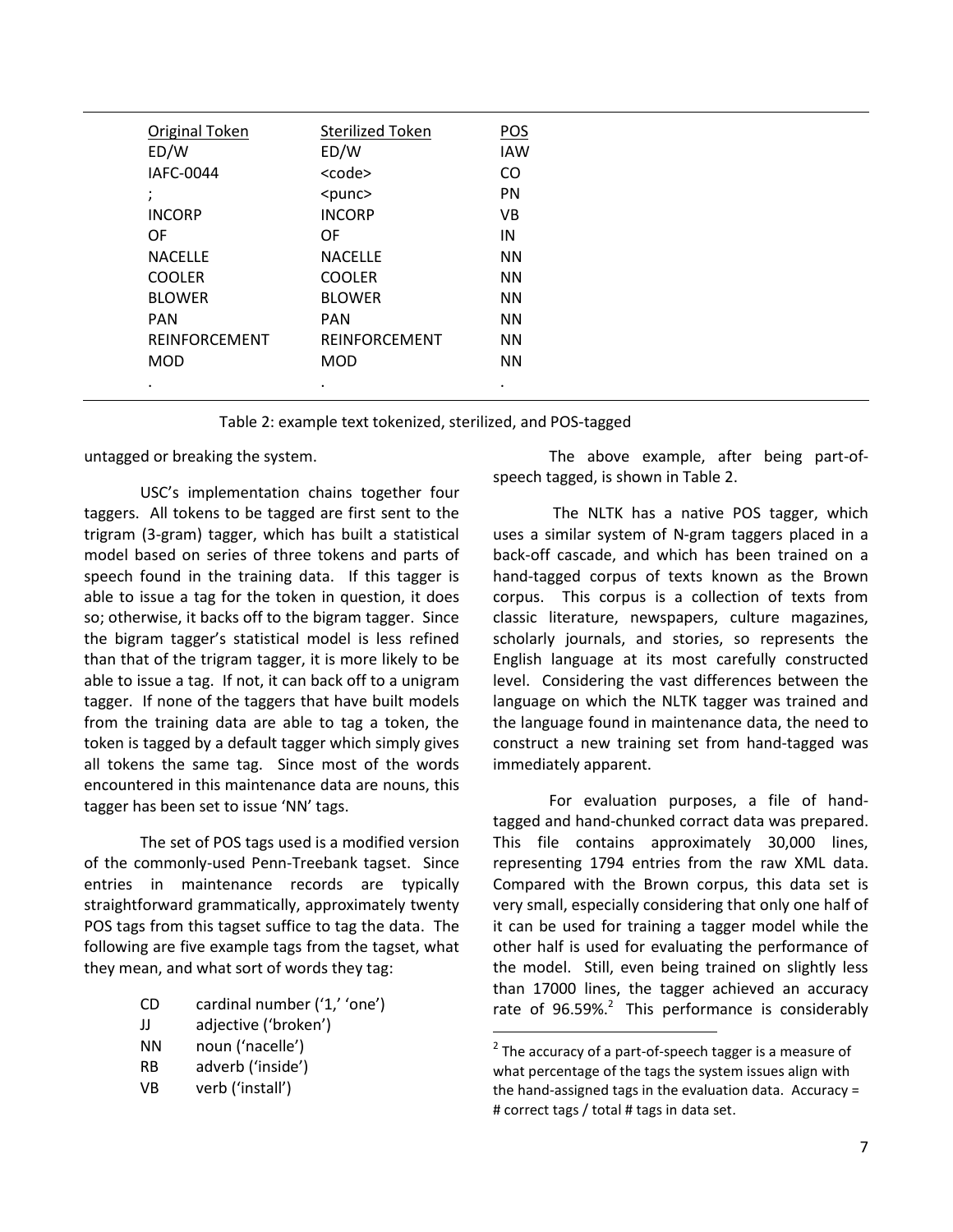| Original Token       | <b>Sterilized Token</b> | POS        | Chunk        |
|----------------------|-------------------------|------------|--------------|
| ED/W                 | ED/W                    | <b>IAW</b> | <b>B-IAW</b> |
| IAFC-0044            | <code></code>           | CO         | <b>B-RF</b>  |
| $\cdot$              | $<$ punc $>$            | <b>PN</b>  | O            |
| <b>INCORP</b>        | <b>INCORP</b>           | VB         | B-VP         |
| OF                   | OF                      | IN         | O            |
| <b>NACELLE</b>       | <b>NACELLE</b>          | <b>NN</b>  | B-NP         |
| <b>COOLER</b>        | <b>COOLER</b>           | <b>NN</b>  | I-NP         |
| <b>BLOWER</b>        | <b>BLOWER</b>           | <b>NN</b>  | $I-NP$       |
| <b>PAN</b>           | <b>PAN</b>              | <b>NN</b>  | $I-NP$       |
| <b>REINFORCEMENT</b> | <b>REINFORCEMENT</b>    | <b>NN</b>  | I-NP         |
| <b>MOD</b>           | <b>MOD</b>              | <b>NN</b>  | I-NP         |
| $\cdot$              | ٠                       | ٠          | O            |
|                      |                         |            |              |

Table 3: example text tokenized, sterilized, POS-tagged, and chunked

1

better than it was on unsterilized data. To make a comparison, a new tagger model was built from the same training data, though this time the data was not passed through the sterilization process. The same evaluation tests were run on the same test data, which also was not passed through the sterilization process. The accuracy of this model fell to 92.49%, indicating that the sterilization step of the preprocessor adds significant value to the tool.

# **Chunker**

Another complexity of English is that often-times one word does not by itself correspond to one idea. More often than not, combinations of words must be read, or processed, all together in order to have meaning. For example, V-22 records could refer to a 'tail rotor swashplate.' If a computer is unable to put all three of these words together as representing a single entity, it will fail to properly analyze the sentence in which it finds them. Chunking is the task of grouping together words that go together meaningfully. Chunkers rely upon POS tags to accurately identify where a word chunk begins and ends and, like POS tagging, use tags to indicate when such groupings begin and end. Also like POS taggers, chunking algorithms work by building statistical models from a hand-tagged data set, then make chunking decisions based on the token encountered, tokens preceding and succeeding it in order, the POS tags of all environing tokens, and the chunk tags of those preceding it. For this work, USC's tool has been

using the NLTK NEChunkParser class which assigns chunk tags based on an algorithm know as maximum entropy. The intuition behind the algorithm is to use features of a token (here, the token, its part of speech, and its immediate context), to narrow the possible tags which might be assigned to it, then making a most-likely decision from there.<sup>3</sup>

Chunk tags are much simpler to understand than POS tags. There are certain kinds of chunks that interest us: noun phrases ('NP'), verb phrases ('VP'), and references ('RF'). Pieces that are not of direct consequence may be tagged 'O' for 'other.' The USC tool adds a chunk label to take advantage of a certain feature of the maintenance data to help the chunker identify specific references to the electronic maintenance manual or to other documents. Very often, such references are introduced either by the acronym 'IAW' (short for "in accordance with") or some variation on this. Since the variation could use multiple words (sometimes "IN ACCORDANCE WITH" is spelled out in the data), USC introduced a chunk tag just for these items -- 'IAW.' After this, any token encountered either begins a chunk, in which case 'B-' is prepended to the chunk tag, or it is inside a chunk, in which case 'I-' is prepended to the chunk tag.

 $3$  For a description of Maximum Entropy modeling in general, see Chapter 6 of Jurafsky and Martin [6]. For a description of the algorithm used by the NLTK tool specifically, see Daumé's paper on his Megam code [7].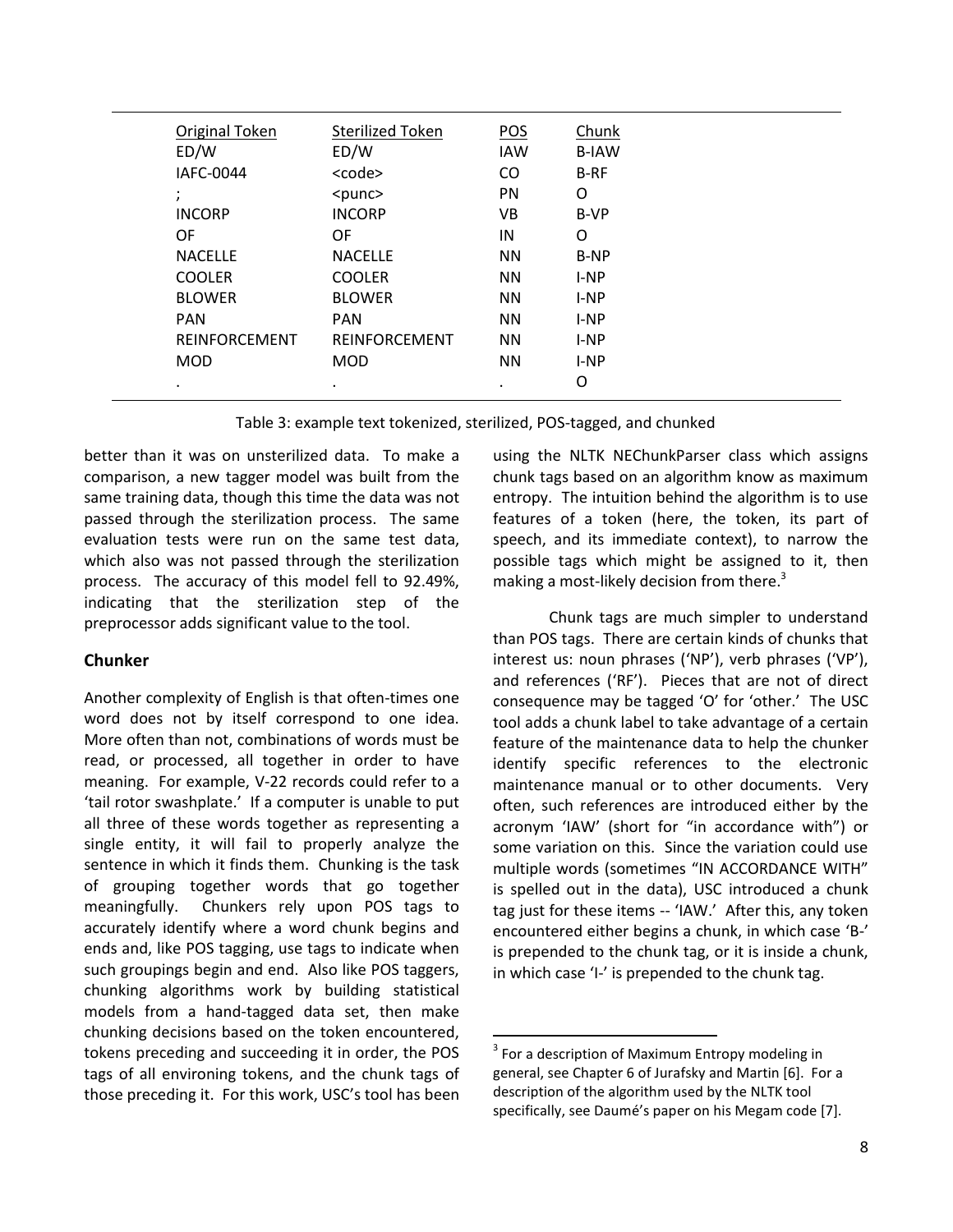The above example, when run through the chunker, is shown in Table 3. The output shown in Table 3 means that the machine has taken the original string and extracted from it two items of interest: 1) a reference "IAFC-0044" and 2) "NACELLE COOLER BLOWER PAN REINFORCEMENT MOD," an entity to correlate to the manual. As with the POS tagger, sterilization of the input does contribute to an improvement in chunker performance, though the difference is much smaller here. On unsterilized data, the chunker had 91.5% precision and 87.8% recall. $4$  On the same data set sterilized, the chunker had 92.3% precision and 88.3% recall.

## **Anticipated Application of Results**

The two objectives of the V-22 project to which these techniques are to be applied are both focused on analysis of textual data. The first is to correlate the corrective actions entered in MAF records to a recommended action in the aircraft's technical manual. A tool that can accurately match, or give a leveraged conjecture of, which maintenance actions correspond to which recommended actions in the manual would provide the basis for an analysis of the program's technical manuals and, more tangibly, a basis for improving first-use rates. Yet answerable questions include: once a maintainer in the field has diagnosed a problem using methods enumerated in the manual, is the action s/he takes to correct that problem the same as what is recommended in the manual? How often does this "first-use" occur? By improving this rate, and by hence reducing the number of times an aircraft goes in for maintenance due to a single cause, costs represented by maintenance man hours (MMH), parts expended in replacements, and time an aircraft is unavailable for service can all be reduced. This is especially true in the area of unscheduled maintenance, resulting in maintenance savings for the program.

 $\overline{\phantom{a}}$ 

The second program objective also has potential for savings in man hours both in the field and in the support office. This is to analyze the separate Alert and Text libraries from the aircraft technical manual with the object of eliminating redundant entries and information. Because the manual is the result of many people writing entries according to their expertise over a long period of time, it contains many areas of duplication. Often this duplication is not exact, word for word copies, but only semantically similar entries, yet nonetheless represents added cost in inefficiency of authorship and of use time for a maintainer, and which it is desirable to eliminate.

As of this writing, a concrete implementation to use the results of the above discussion for the tasks of correlation of maintenance records to manual entries or of manual entries to each other has not been made (see Figure 1 above). The implementation envisioned involves three more loosely-defined steps: 1) taking the chunked results of the techniques outlined above and fixing, inasmuch as possible, misspellings as well as expanding abbreviations to known equivalents; 2) similarly deconstructing the technical manual entries to which corrective action maintenance entries are to be correlated and using these to build a database of actions, noun phrases, and references that can be queried by the statistical probability or proximity of MAF chunks to database records; and 3) evaluation of correlation results based on a limited-size, handcorrelated "gold" set of data. Though these steps remain loosely-defined, the first two are expected to provide a blueprint for meeting the concrete objectives of the V-22 project coordinators.

### **Acknowledgements**

This project has been funded by grants from the United States Navy and the Boeing Corporation.

## **References**

[1] A. McKenzie, M. Matthews, N. Goodman, and A. Bayoumi, "Information extraction from helicopter maintenance records as a springboard for the future

<sup>&</sup>lt;sup>4</sup> Precision and recall are two statistics to measure chunker performance. Precision = # correct chunks given by system / total # chunks given by system. Recall = # correct chunks given by system / total # actual chunks in data. Notice that these formulae are measuring chunks, not chunk tags. Thus to be correct, the sequence of tokens that is labelled a chunk must share all of the same tags as the same sequence in the hand-tagged 'gold' data.